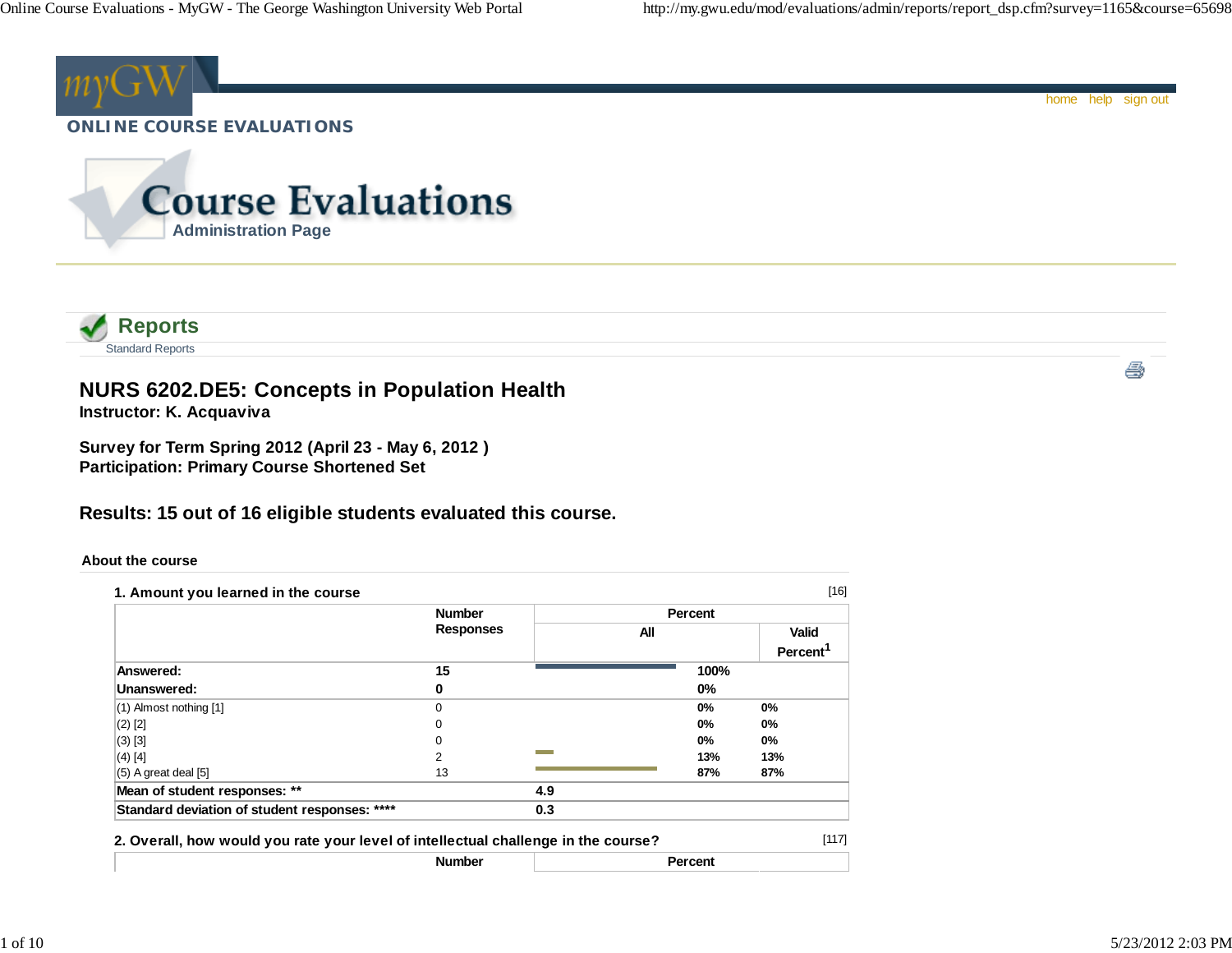|                                               | <b>Responses</b> | All |       | <b>Valid</b> |
|-----------------------------------------------|------------------|-----|-------|--------------|
|                                               |                  |     |       | Percent      |
| Answered:                                     | 15               |     | 100%  |              |
| Unanswered:                                   | 0                |     | $0\%$ |              |
| (1) Not at all challenged [1]                 | 0                |     | $0\%$ | 0%           |
| $(2)$ [2]                                     | 0                |     | $0\%$ | 0%           |
| $(3)$ [3]                                     |                  | ⊢   | 7%    | 7%           |
| $(4)$ [4]                                     | 6                |     | 40%   | 40%          |
| (5) Very challenged [5]                       | 8                |     | 53%   | 53%          |
| Mean of student responses: **                 |                  | 4.5 |       |              |
| Standard deviation of student responses: **** |                  | 0.6 |       |              |

### **3. Amount of effort / work required was:**

[123]

[118]

|                                               | <b>Number</b><br><b>Responses</b> |     | Percent |                |  |
|-----------------------------------------------|-----------------------------------|-----|---------|----------------|--|
|                                               |                                   | All |         | <b>Valid</b>   |  |
|                                               |                                   |     |         | <b>Percent</b> |  |
| Answered:                                     | 15                                |     | 100%    |                |  |
| Unanswered:                                   | 0                                 |     | $0\%$   |                |  |
| $(1)$ Very little $[1]$                       | 0                                 |     | $0\%$   | 0%             |  |
| $(2)$ [2]                                     | 0                                 |     | $0\%$   | 0%             |  |
| $(3)$ [3]                                     | 0                                 |     | 0%      | $0\%$          |  |
| $(4)$ [4]                                     | 3                                 |     | 20%     | 20%            |  |
| $(5)$ A great deal $[5]$                      | 12                                |     | 80%     | 80%            |  |
| Not applicable / No opinion [x]               | 0                                 |     | 0%      | $\sim$         |  |
| Mean of student responses: **                 |                                   | 4.8 |         |                |  |
| Standard deviation of student responses: **** |                                   | 0.4 |         |                |  |

### **4. Overall, how would you rate your level of engagement in the subject matter?**

|                                                                 | <b>Number</b>    |     | <b>Percent</b> |                                      |
|-----------------------------------------------------------------|------------------|-----|----------------|--------------------------------------|
|                                                                 | <b>Responses</b> |     | All            | <b>Valid</b><br>Percent <sup>1</sup> |
| Answered:                                                       | 15               |     | 100%           |                                      |
| Unanswered:                                                     | 0                |     | $0\%$          |                                      |
| $(1)$ Not at all engaged $[1]$                                  | 0                |     | $0\%$          | 0%                                   |
| $(2)$ [2]                                                       | 0                |     | $0\%$          | $0\%$                                |
| $(3)$ [3]                                                       |                  | ▀   | 7%             | 7%                                   |
| $(4)$ [4]                                                       | 0                |     | $0\%$          | $0\%$                                |
| (5) Very engaged [5]                                            | 14               |     | 93%            | 93%                                  |
| Mean of student responses: **                                   |                  | 4.9 |                |                                      |
| Standard deviation of student responses: ****                   |                  | 0.5 |                |                                      |
| 5. Increased conceptual understanding and/or critical thinking. |                  |     |                | [129]                                |
|                                                                 | <b>Number</b>    |     | <b>Percent</b> |                                      |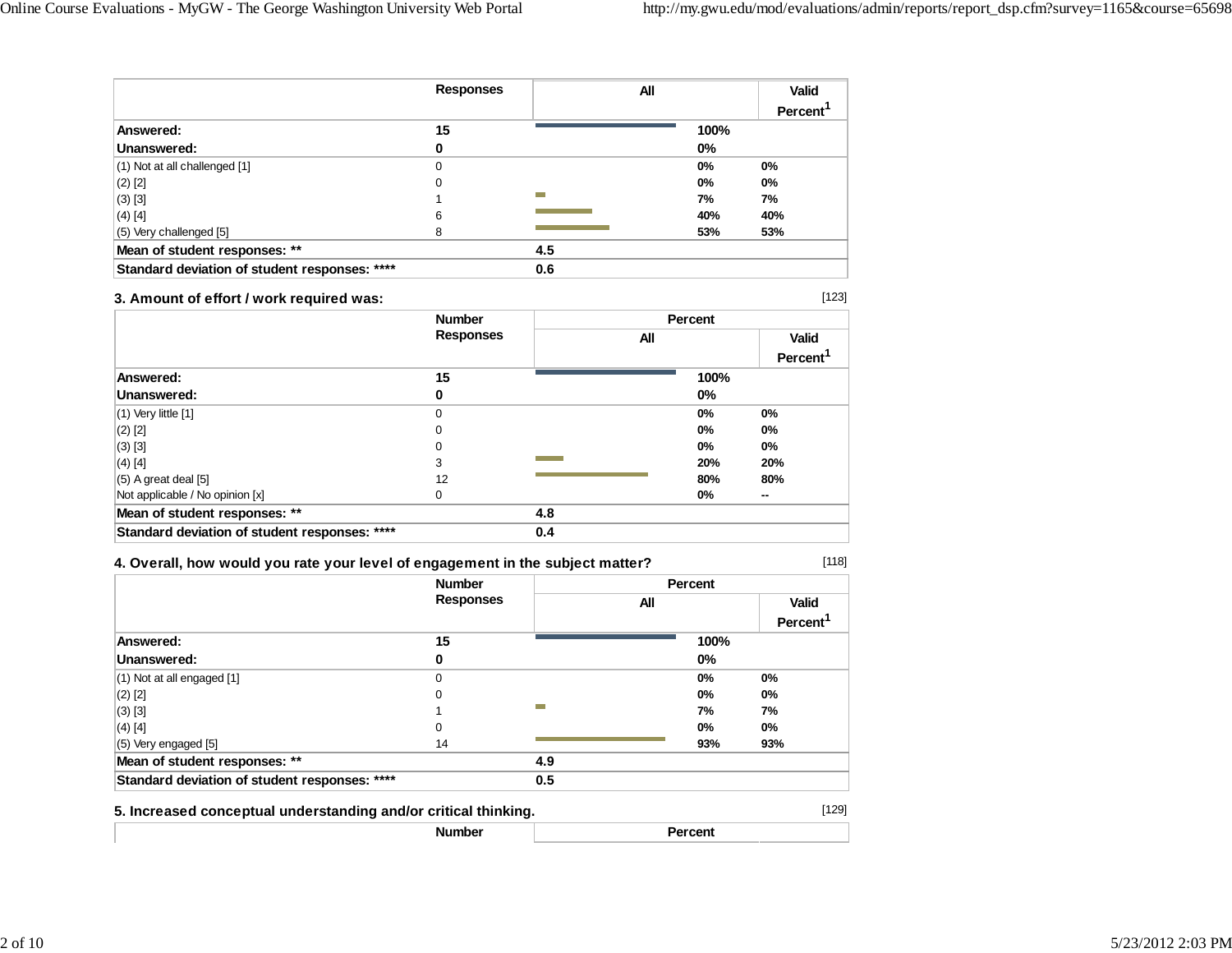[122]

[15]

|                                               | <b>Responses</b> | All              |       | Valid   |
|-----------------------------------------------|------------------|------------------|-------|---------|
|                                               |                  |                  |       | Percent |
| Answered:                                     | 15               |                  | 100%  |         |
| Unanswered:                                   | 0                |                  | $0\%$ |         |
| $(1)$ Not at all $[1]$                        | $\Omega$         |                  | 0%    | 0%      |
| $(2)$ [2]                                     | 0                |                  | 0%    | 0%      |
| $(3)$ [3]                                     |                  | <b>The State</b> | 7%    | 7%      |
| $(4)$ [4]                                     | 2                |                  | 13%   | 13%     |
| $(5)$ A great deal $[5]$                      | 12               |                  | 80%   | 80%     |
| Not applicable / No opinion [x]               | 0                |                  | $0\%$ | --      |
| Mean of student responses: **                 |                  | 4.7              |       |         |
| Standard deviation of student responses: **** |                  | 0.6              |       |         |

### **6. Course content was organized in a manner that facilitated learning.**

|                                               | <b>Number</b><br><b>Responses</b> |     | <b>Percent</b> |                      |  |
|-----------------------------------------------|-----------------------------------|-----|----------------|----------------------|--|
|                                               |                                   | All |                | <b>Valid</b>         |  |
|                                               |                                   |     |                | Percent <sup>1</sup> |  |
| Answered:                                     | 15                                |     | 100%           |                      |  |
| Unanswered:                                   | 0                                 |     | $0\%$          |                      |  |
| $(1)$ Not at all $[1]$                        | 0                                 |     | 0%             | 0%                   |  |
| $(2)$ [2]                                     | 0                                 |     | $0\%$          | 0%                   |  |
| $(3)$ [3]                                     |                                   | m.  | 7%             | 7%                   |  |
| $(4)$ [4]                                     | 4                                 |     | 27%            | 27%                  |  |
| $(5)$ Completely $[5]$                        | 10                                |     | 67%            | 67%                  |  |
| Not applicable / No opinion [x]               | 0                                 |     | 0%             | --                   |  |
| Mean of student responses: **                 |                                   | 4.6 |                |                      |  |
| Standard deviation of student responses: **** |                                   | 0.6 |                |                      |  |

**7. Number of hours per week outside of class typically spent doing readings, assignments, reviewing notes, writing papers, studying for exams**

|                                 | <b>Number</b><br><b>Responses</b> |                  | Percent |                                      |
|---------------------------------|-----------------------------------|------------------|---------|--------------------------------------|
|                                 |                                   |                  | All     | <b>Valid</b><br>Percent <sup>1</sup> |
| Answered:                       | 15                                |                  | 100%    |                                      |
| Unanswered:                     | 0                                 |                  | $0\%$   |                                      |
| Less than one hour or none      | $\Omega$                          |                  | 0%      | $\sim$                               |
| 1-2 hours                       | $\Omega$                          |                  | 0%      | --                                   |
| 3-4 hours                       |                                   | <b>The State</b> | 7%      | $\sim$                               |
| 5-6 hours                       | 5                                 |                  | 33%     | --                                   |
| 7-8 hours                       | 2                                 |                  | 13%     | --                                   |
| $9-10$ hours                    |                                   |                  | 7%      | --                                   |
| More than 10 hours              | 6                                 |                  | 40%     | $\sim$                               |
| 8. Overall rating of the course |                                   |                  |         | [680]                                |
|                                 | <b>Number</b>                     |                  | Percent |                                      |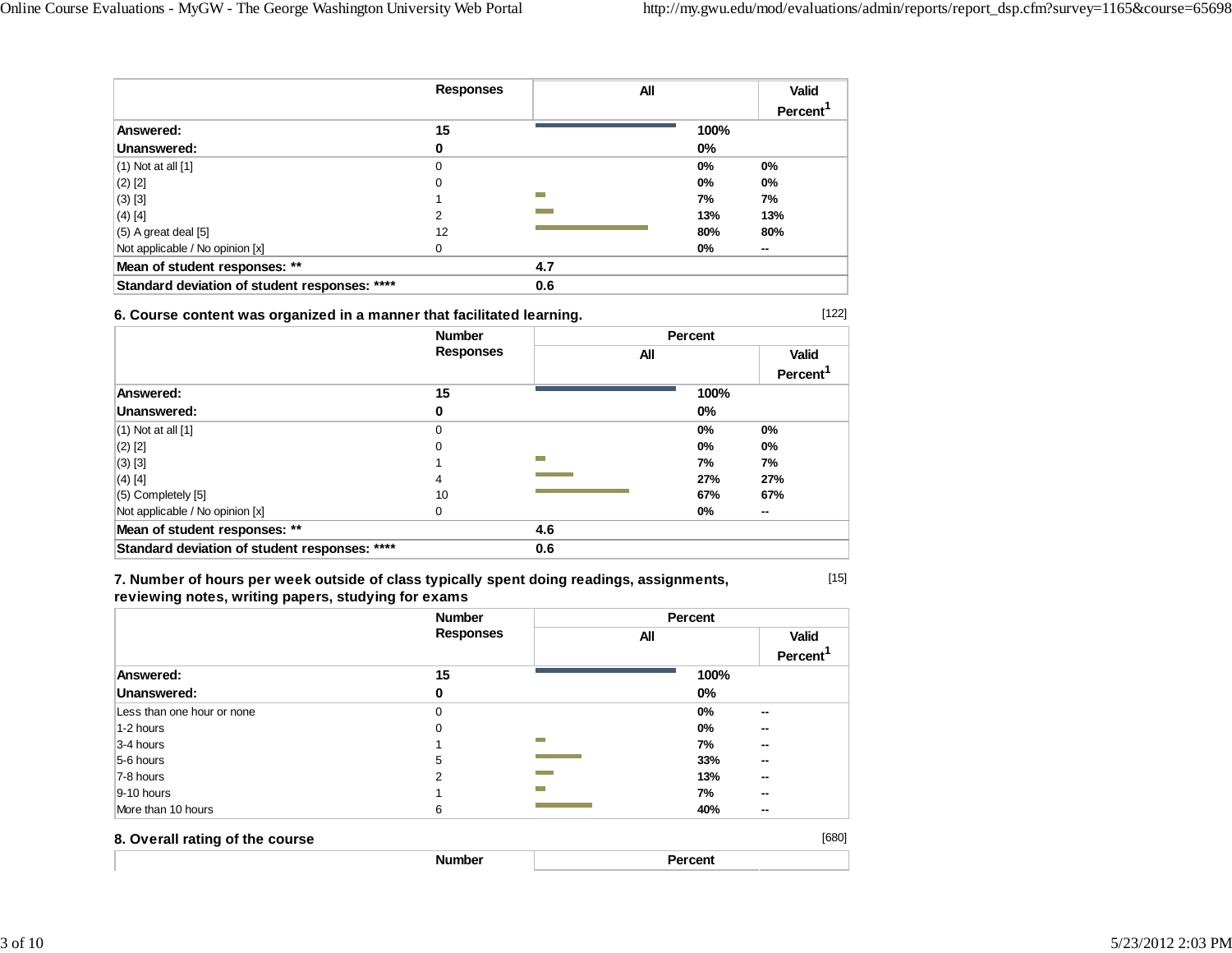|                                               | <b>Responses</b> | All            |       | Valid   |
|-----------------------------------------------|------------------|----------------|-------|---------|
|                                               |                  |                |       | Percent |
| Answered:                                     | 15               |                | 100%  |         |
| Unanswered:                                   | 0                |                | $0\%$ |         |
| $(1)$ Poor $[1]$                              | 0                |                | $0\%$ | $0\%$   |
| $(2)$ [2]                                     | 0                |                | $0\%$ | $0\%$   |
| $(3)$ [3]                                     |                  | m              | 7%    | 7%      |
| $(4)$ [4]                                     |                  | <b>COLLEGE</b> | 7%    | 7%      |
| $(5)$ Excellent $[5]$                         | 13               |                | 87%   | 87%     |
| Mean of student responses: **                 |                  | 4.8            |       |         |
| Standard deviation of student responses: **** |                  | 0.5            |       |         |

#### **About the instructor**

| 9. Was knowledgeable about the subject and course material. |                  |                          |         |         |
|-------------------------------------------------------------|------------------|--------------------------|---------|---------|
|                                                             | <b>Number</b>    |                          | Percent |         |
|                                                             | <b>Responses</b> |                          | All     | Valid   |
|                                                             |                  |                          |         | Percent |
| Answered:                                                   | 15               |                          | 100%    |         |
| Unanswered:                                                 | 0                |                          | $0\%$   |         |
| $(1)$ Not at all knowledgeable $[1]$                        | 0                |                          | $0\%$   | $0\%$   |
| $(2)$ [2]                                                   | 0                |                          | $0\%$   | $0\%$   |
| $(3)$ [3]                                                   |                  | m                        | 7%      | 7%      |
| $(4)$ [4]                                                   |                  | <b>The Second Second</b> | 7%      | 7%      |
| (5) Very knowledgeable [5]                                  | 13               |                          | 87%     | 87%     |
| Not applicable / No opinion [x]                             | 0                |                          | $0\%$   | --      |
| Mean of student responses: **                               |                  | 4.8                      |         |         |
| Standard deviation of student responses: ****               |                  | 0.5                      |         |         |

### **10. Accessibility outside of class.**

[134]

|                                               | <b>Number</b>    |     | Percent |       |                      |
|-----------------------------------------------|------------------|-----|---------|-------|----------------------|
|                                               | <b>Responses</b> |     | All     |       | Valid                |
|                                               |                  |     |         |       | Percent <sup>'</sup> |
| Answered:                                     | 15               |     |         | 100%  |                      |
| Unanswered:                                   | 0                |     |         | $0\%$ |                      |
| $(1)$ Not at all accessible $[1]$             | 0                |     |         | 0%    | 0%                   |
| $(2)$ [2]                                     | 0                |     |         | 0%    | 0%                   |
| $(3)$ [3]                                     | 0                |     |         | 0%    | 0%                   |
| $(4)$ [4]                                     | $\Omega$         |     |         | 0%    | $0\%$                |
| $(5)$ Very accessible [5]                     | 14               |     |         | 93%   | 100%                 |
| Not applicable / No opinion [x]               |                  | ⊢   |         | 7%    | $\sim$               |
| Mean of student responses: **                 |                  | 5.0 |         |       |                      |
| Standard deviation of student responses: **** |                  | 0.0 |         |       |                      |

**11. Enthusiasm for topic/subject.**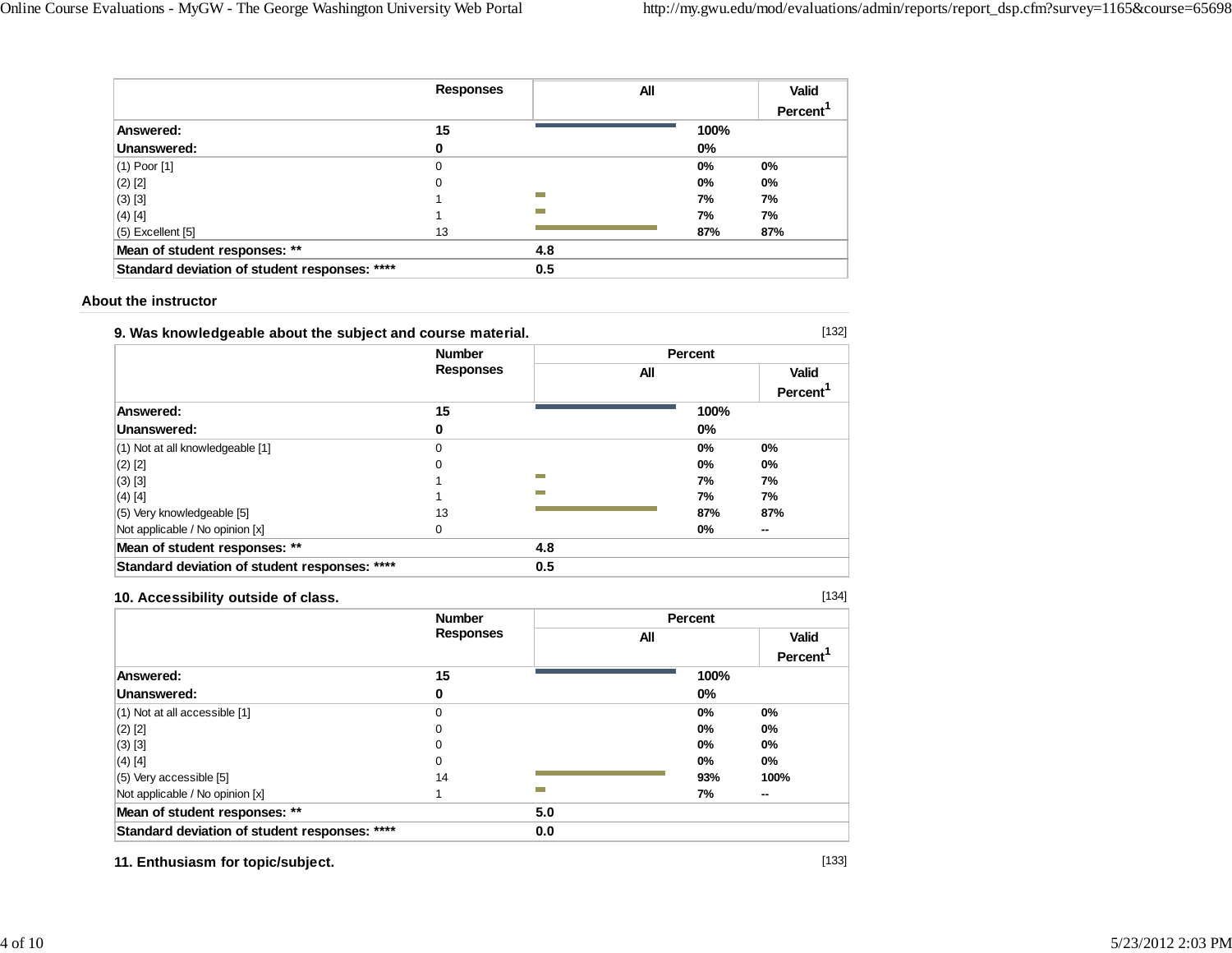|                                               | <b>Number</b>    |            | Percent |                      |  |
|-----------------------------------------------|------------------|------------|---------|----------------------|--|
|                                               | <b>Responses</b> |            | All     | <b>Valid</b>         |  |
|                                               |                  |            |         | Percent <sup>1</sup> |  |
| Answered:                                     | 15               |            | 100%    |                      |  |
| Unanswered:                                   | 0                |            | $0\%$   |                      |  |
| $(1)$ Not at all enthusiastic $[1]$           | 0                |            | $0\%$   | $0\%$                |  |
| $(2)$ [2]                                     | 0                |            | $0\%$   | 0%                   |  |
| $(3)$ [3]                                     | 0                |            | $0\%$   | $0\%$                |  |
| $(4)$ [4]                                     |                  | <b>COL</b> | 7%      | 7%                   |  |
| $(5)$ Very enthusiastic [5]                   | 13               |            | 87%     | 93%                  |  |
| Not applicable / No opinion [x]               |                  | <b>COL</b> | 7%      | --                   |  |
| Mean of student responses: **                 |                  | 4.9        |         |                      |  |
| Standard deviation of student responses: **** |                  | 0.3        |         |                      |  |

### **12. Designed and used fair grading procedures.**

|                                               | <b>Number</b>    |     | <b>Percent</b> |                      |  |
|-----------------------------------------------|------------------|-----|----------------|----------------------|--|
|                                               | <b>Responses</b> | All |                | <b>Valid</b>         |  |
|                                               |                  |     |                | Percent <sup>'</sup> |  |
| Answered:                                     | 15               |     | 100%           |                      |  |
| Unanswered:                                   | 0                |     | $0\%$          |                      |  |
| $(1)$ Not at all fair $[1]$                   | 0                |     | 0%             | 0%                   |  |
| $(2)$ [2]                                     | 0                |     | $0\%$          | 0%                   |  |
| $(3)$ [3]                                     |                  | m.  | 7%             | 7%                   |  |
| $(4)$ [4]                                     | 0                |     | $0\%$          | $0\%$                |  |
| $(5)$ Very fair $[5]$                         | 14               |     | 93%            | 93%                  |  |
| Not applicable / No opinion [x]               | 0                |     | 0%             | $\sim$               |  |
| Mean of student responses: **                 |                  | 4.9 |                |                      |  |
| Standard deviation of student responses: **** |                  | 0.5 |                |                      |  |

### **13. Provided adequate feedback on exams/papers/performance.**

[136]

[135]

|                                               | <b>Number</b>    |     | Percent |                                      |
|-----------------------------------------------|------------------|-----|---------|--------------------------------------|
|                                               | <b>Responses</b> | All |         | <b>Valid</b><br>Percent <sup>'</sup> |
| Answered:                                     | 15               |     | 100%    |                                      |
| Unanswered:                                   | 0                |     | 0%      |                                      |
| $(1)$ Not adequate $[1]$                      | 0                |     | 0%      | 0%                                   |
| $(2)$ [2]                                     | 0                |     | 0%      | 0%                                   |
| $(3)$ [3]                                     | 0                |     | 0%      | $0\%$                                |
| $(4)$ [4]                                     | 2                |     | 13%     | 13%                                  |
| $(5)$ Very adequate [5]                       | 13               |     | 87%     | 87%                                  |
| Not applicable / No opinion [x]               | 0                |     | 0%      | $\sim$                               |
| Mean of student responses: **                 |                  | 4.9 |         |                                      |
| Standard deviation of student responses: **** |                  | 0.3 |         |                                      |

**14. Overall rating of the instructor**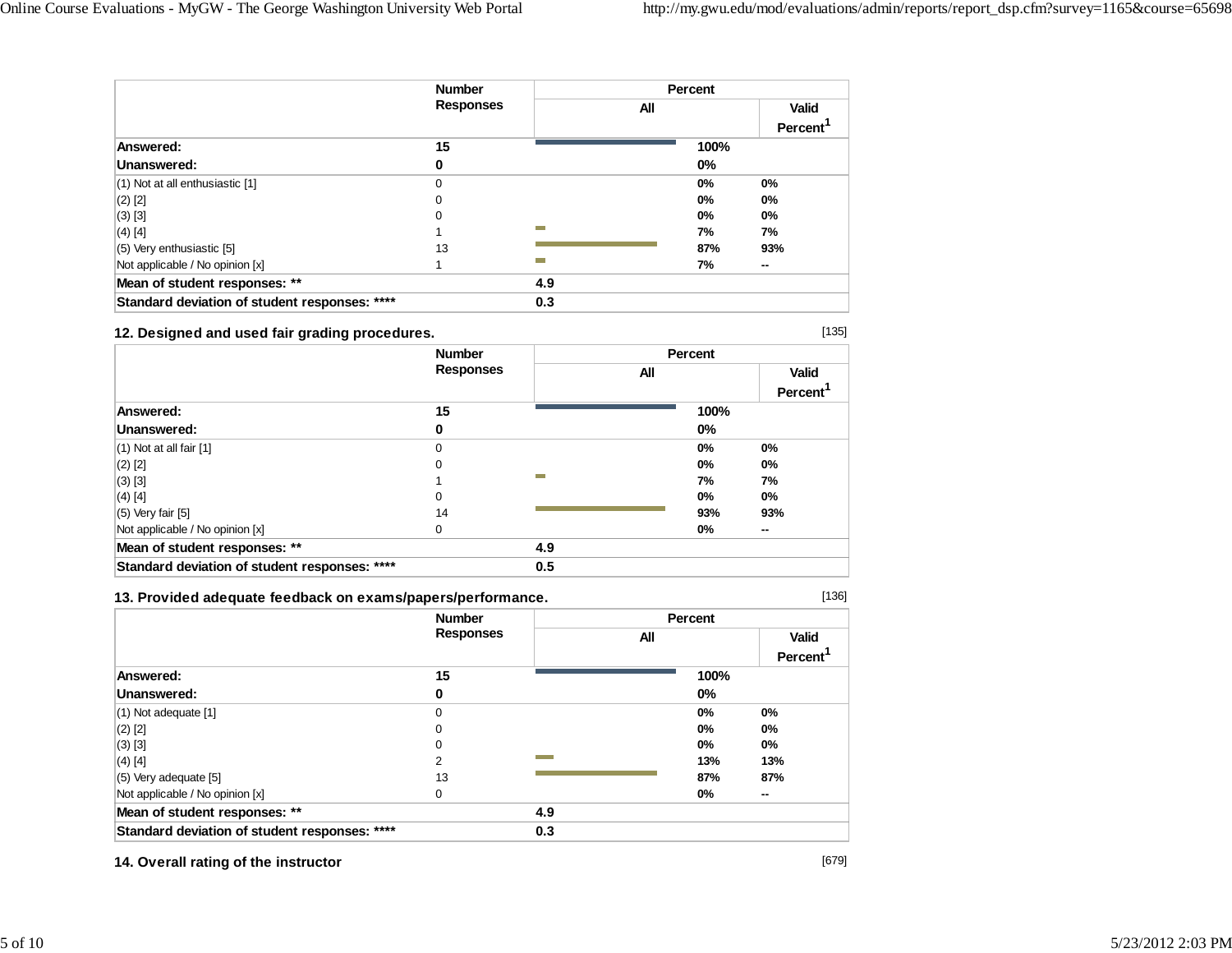|                                               | <b>Number</b>    |                  | Percent |                      |
|-----------------------------------------------|------------------|------------------|---------|----------------------|
|                                               | <b>Responses</b> | All              |         | <b>Valid</b>         |
|                                               |                  |                  |         | Percent <sup>1</sup> |
| Answered:                                     | 15               |                  | 100%    |                      |
| Unanswered:                                   | 0                |                  | $0\%$   |                      |
| $(1)$ Poor $[1]$                              | 0                |                  | $0\%$   | 0%                   |
| $(2)$ [2]                                     | 0                |                  | $0\%$   | 0%                   |
| $(3)$ [3]                                     |                  | <b>The State</b> | 7%      | 7%                   |
| $(4)$ [4]                                     | 0                |                  | $0\%$   | $0\%$                |
| $(5)$ Excellent $[5]$                         | 14               |                  | 93%     | 93%                  |
| Mean of student responses: **                 |                  | 4.9              |         |                      |
| Standard deviation of student responses: **** |                  | 0.5              |         |                      |

#### [681] **15. Use this space for any comments you may have about the course, the instructor, readings, etc.**

**Student 8:** Instructor maybe very knowledgeable about the subject matter but she did not interact with class actively and provided little guidance on our assignments, prior to them being submitted. Reguired us to buy multiple textbooks that were not helpful during the class **Student 7:** I believe Kim to be extremely knowledgable regarding subject matter. She also has a wonderful knack for putting things in perspective for the student

**Student 6:** I enjoyed the class very much, the instructor was always engaged and provided prompt feedback and was supportive through the semester

**Student 1:** Reading were very informative and pertinent for this class.

**Student 4:** Kim created a comfortable and laid back environment of learning. She allowed the class to use each other as educational tools and exchange ideas and beliefs respective more freely in comparison to other classes I have taken. I love Kim's style of educating others. Kudos!!

**Student 3:** Kim was fantastic. She provided me with constructive feedback that allowed me to learn from my mistakes. The course was definitely an active learning course, no slacking allowed. The assignments and projects were designed to help you grow as clinician, but also as a person. My only suggestion would be to revise the due dates for projects, especially toward the end of the course. To write a paper, turn it in, get feedback, revise, write an additional paper, and turn it all in over the space of one week was a lot of pressure-not just for the students, but for the instructor as well.

**Student 2:** The class and the professor were both pleasures!

**Student 5:** Excellent course, excellent professor. Learned so much in this class...thank you!!

### **Department-Specific Questions**

| 16. Expected grade in the course |                  |     |         | [2311]         |
|----------------------------------|------------------|-----|---------|----------------|
|                                  | <b>Number</b>    |     | Percent |                |
|                                  | <b>Responses</b> | All |         | <b>Valid</b>   |
|                                  |                  |     |         | <b>Percent</b> |
| Answered:                        | 15               |     | 100%    |                |
| Unanswered:                      | 0                |     | $0\%$   |                |
| Α                                | 11               |     | 73%     | --             |
| в                                |                  | m.  | 7%      | --             |
| С                                | $\Omega$         |     | 0%      | --             |
| D                                | $\Omega$         |     | 0%      | --             |
| F                                |                  | m   | 7%      | --             |
| Don't know                       | っ                |     | 13%     | --             |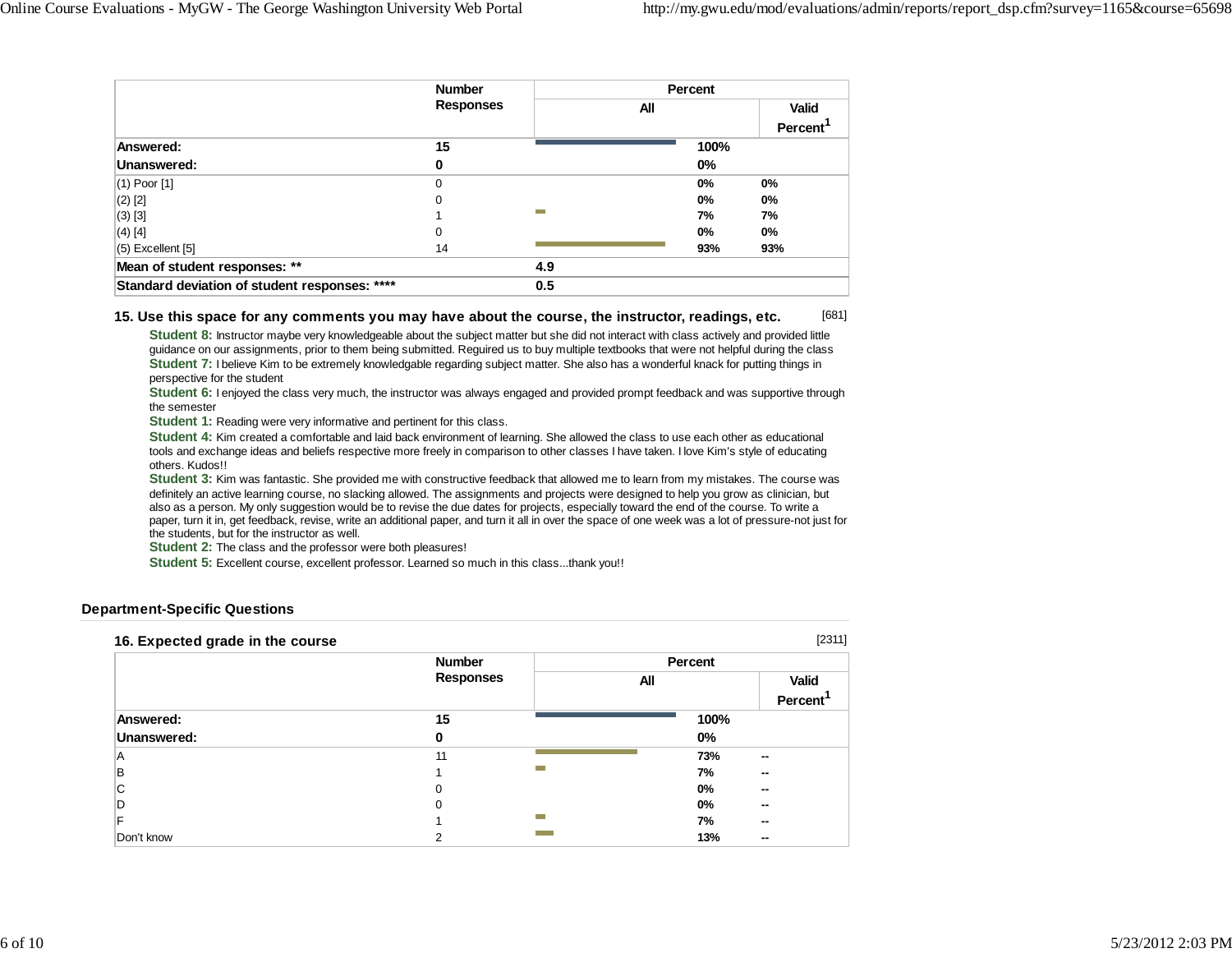[1766]

[1767]

| 17. Course expectations were clear.           |                  |                  |     |         | [1765]                        |
|-----------------------------------------------|------------------|------------------|-----|---------|-------------------------------|
|                                               | <b>Number</b>    |                  |     | Percent |                               |
|                                               | <b>Responses</b> |                  | All |         | Valid<br>Percent <sup>'</sup> |
| Answered:                                     | 15               |                  |     | 100%    |                               |
| Unanswered:                                   | 0                |                  |     | 0%      |                               |
| $(1)$ Strongly disagree [1]                   | 0                |                  |     | $0\%$   | $0\%$                         |
| $(2)$ [2]                                     |                  | <b>The State</b> |     | 7%      | 7%                            |
| $(3)$ [3]                                     | 0                |                  |     | $0\%$   | $0\%$                         |
| $(4)$ [4]                                     | 2                |                  |     | 13%     | 13%                           |
| $(5)$ Strongly agree [5]                      | 12               |                  |     | 80%     | 80%                           |
| Not applicable/No opinion [x]                 | 0                |                  |     | 0%      | --                            |
| Mean of student responses: **                 |                  | 4.7              |     |         |                               |
| Standard deviation of student responses: **** |                  | 0.8              |     |         |                               |

#### **18. Course materials were relevant and current.**

|                                               | <b>Number</b>    |     |     | <b>Percent</b> |                                      |
|-----------------------------------------------|------------------|-----|-----|----------------|--------------------------------------|
|                                               | <b>Responses</b> |     | All |                | <b>Valid</b><br>Percent <sup>'</sup> |
| Answered:                                     | 15               |     |     | 100%           |                                      |
| Unanswered:                                   | 0                |     |     | $0\%$          |                                      |
| (1) Strongly disagree [1]                     | 0                |     |     | $0\%$          | $0\%$                                |
| $(2)$ [2]                                     | 0                |     |     | $0\%$          | 0%                                   |
| $(3)$ [3]                                     |                  | m.  |     | 7%             | 7%                                   |
| $(4)$ [4]                                     | 2                |     |     | 13%            | 13%                                  |
| $(5)$ Strongly agree [5]                      | 12               |     |     | 80%            | 80%                                  |
| Not applicable/No opinion [x]                 | $\Omega$         |     |     | $0\%$          | $\sim$                               |
| Mean of student responses: **                 |                  | 4.7 |     |                |                                      |
| Standard deviation of student responses: **** |                  | 0.6 |     |                |                                      |

## **19. Materials in Blackboard were organized and easily accessible.**

|                                               | <b>Number</b>    |     | Percent |                      |
|-----------------------------------------------|------------------|-----|---------|----------------------|
|                                               | <b>Responses</b> | All |         | <b>Valid</b>         |
|                                               |                  |     |         | Percent <sup>1</sup> |
| Answered:                                     | 15               |     | 100%    |                      |
| Unanswered:                                   | 0                |     | 0%      |                      |
| (1) Strongly disagree [1]                     | 0                |     | 0%      | $0\%$                |
| $(2)$ [2]                                     |                  | -   | 7%      | 7%                   |
| $(3)$ [3]                                     | 0                |     | $0\%$   | $0\%$                |
| $(4)$ [4]                                     | 2                |     | 13%     | 13%                  |
| (5) Strong agree [5]                          | 12               |     | 80%     | 80%                  |
| Not applicable/No opinion [x]                 | 0                |     | 0%      | --                   |
| Mean of student responses: **                 |                  | 4.7 |         |                      |
| Standard deviation of student responses: **** |                  | 0.8 |         |                      |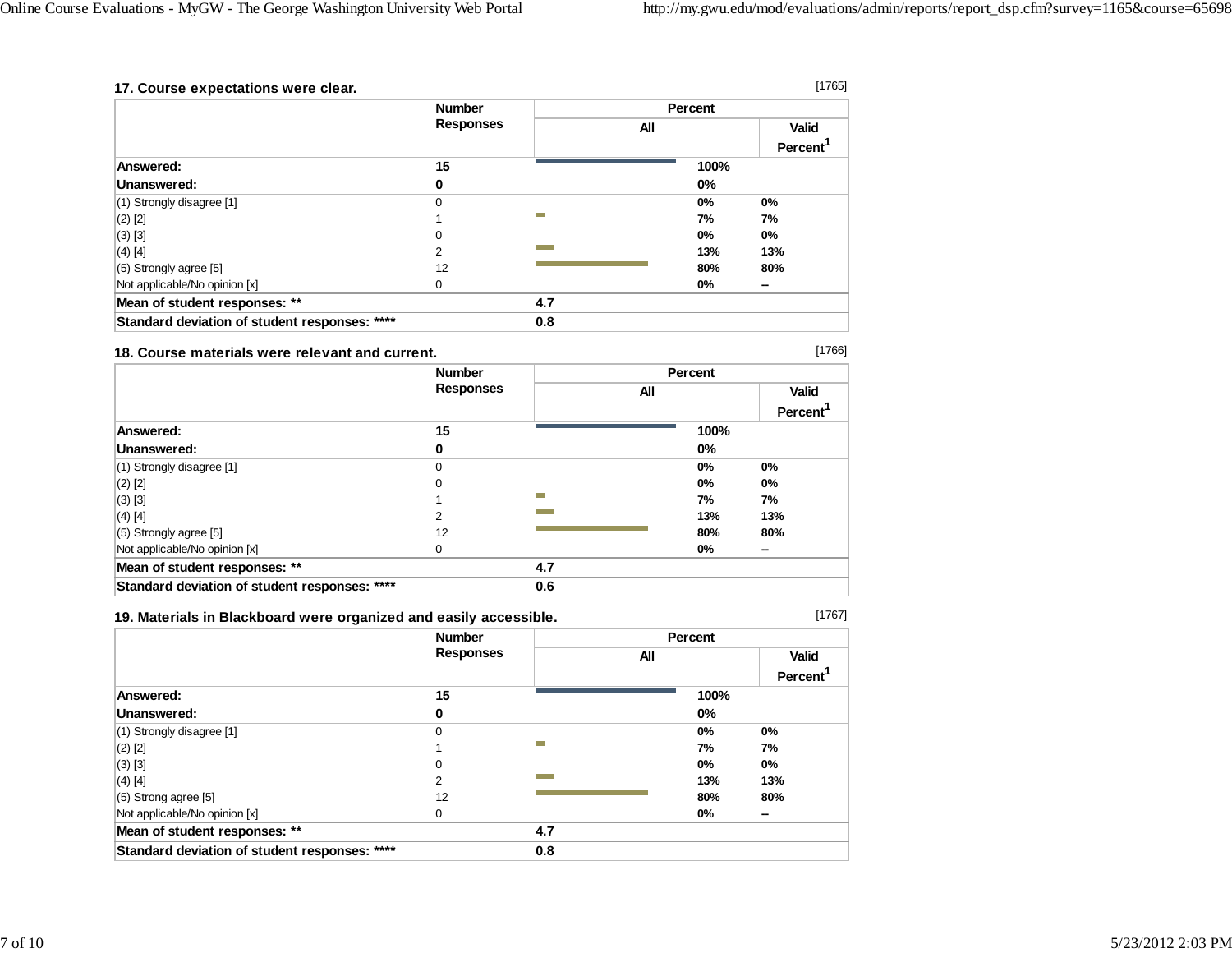[1445]

[1768]

### **20. Feedback on assignments and examinations was received in a timely manner.**

|                                               | <b>Number</b>    |     | <b>Percent</b> |                      |
|-----------------------------------------------|------------------|-----|----------------|----------------------|
|                                               | <b>Responses</b> | All |                | Valid                |
|                                               |                  |     |                | Percent <sup>1</sup> |
| Answered:                                     | 15               |     | 100%           |                      |
| Unanswered:                                   | 0                |     | 0%             |                      |
| $(1)$ Strong disagree [1]                     | 0                |     | $0\%$          | $0\%$                |
| $(2)$ [2]                                     | 0                |     | $0\%$          | $0\%$                |
| $(3)$ [3]                                     |                  | −   | 7%             | 7%                   |
| $(4)$ [4]                                     | 0                |     | $0\%$          | $0\%$                |
| $(5)$ Strongly agree [5]                      | 14               |     | 93%            | 93%                  |
| Not applicable/ No opinion [x]                | $\Omega$         |     | $0\%$          | $\sim$               |
| Mean of student responses: **                 |                  | 4.9 |                |                      |
| Standard deviation of student responses: **** |                  | 0.5 |                |                      |

**21. The instructor encouraged discussions, questions, and the expression of ideas.**

|                                               | <b>Number</b>    |                  | Percent |                                |
|-----------------------------------------------|------------------|------------------|---------|--------------------------------|
|                                               | <b>Responses</b> | All              |         | <b>Valid</b><br><b>Percent</b> |
| Answered:                                     | 15               |                  | 100%    |                                |
| Unanswered:                                   | 0                |                  | 0%      |                                |
| $(1)$ Strongly disagree $[1]$                 | $\Omega$         |                  | $0\%$   | 0%                             |
| $(2)$ [2]                                     | 0                |                  | $0\%$   | 0%                             |
| $(3)$ [3]                                     |                  | <b>The State</b> | 7%      | 7%                             |
| (4) [4]                                       | 0                |                  | $0\%$   | $0\%$                          |
| $(5)$ Strongly agree $[5]$                    | 14               |                  | 93%     | 93%                            |
| Not applicable/No opinion [x]                 | 0                |                  | 0%      | --                             |
| Mean of student responses: **                 |                  | 4.9              |         |                                |
| Standard deviation of student responses: **** |                  | 0.5              |         |                                |

### **22. The instructor encouraged the use of current resources.**

[2312]

|                                               | <b>Number</b>    |     | Percent |                      |
|-----------------------------------------------|------------------|-----|---------|----------------------|
|                                               | <b>Responses</b> | All |         | <b>Valid</b>         |
|                                               |                  |     |         | Percent <sup>1</sup> |
| Answered:                                     | 15               |     | 100%    |                      |
| Unanswered:                                   | 0                |     | 0%      |                      |
| $(1)$ Strongly disagree $[1]$                 | 0                |     | 0%      | 0%                   |
| $(2)$ [2]                                     | 0                |     | $0\%$   | $0\%$                |
| $(3)$ [3]                                     | 0                |     | $0\%$   | $0\%$                |
| $(4)$ [4]                                     | 0                |     | $0\%$   | 0%                   |
| $(5)$ Strongly agree $[5]$                    | 15               |     | 100%    | 100%                 |
| Not applicable/No opinion                     | 0                |     | 0%      | $\sim$               |
| Mean of student responses: **                 |                  | 5.0 |         |                      |
| Standard deviation of student responses: **** |                  | 0.0 |         |                      |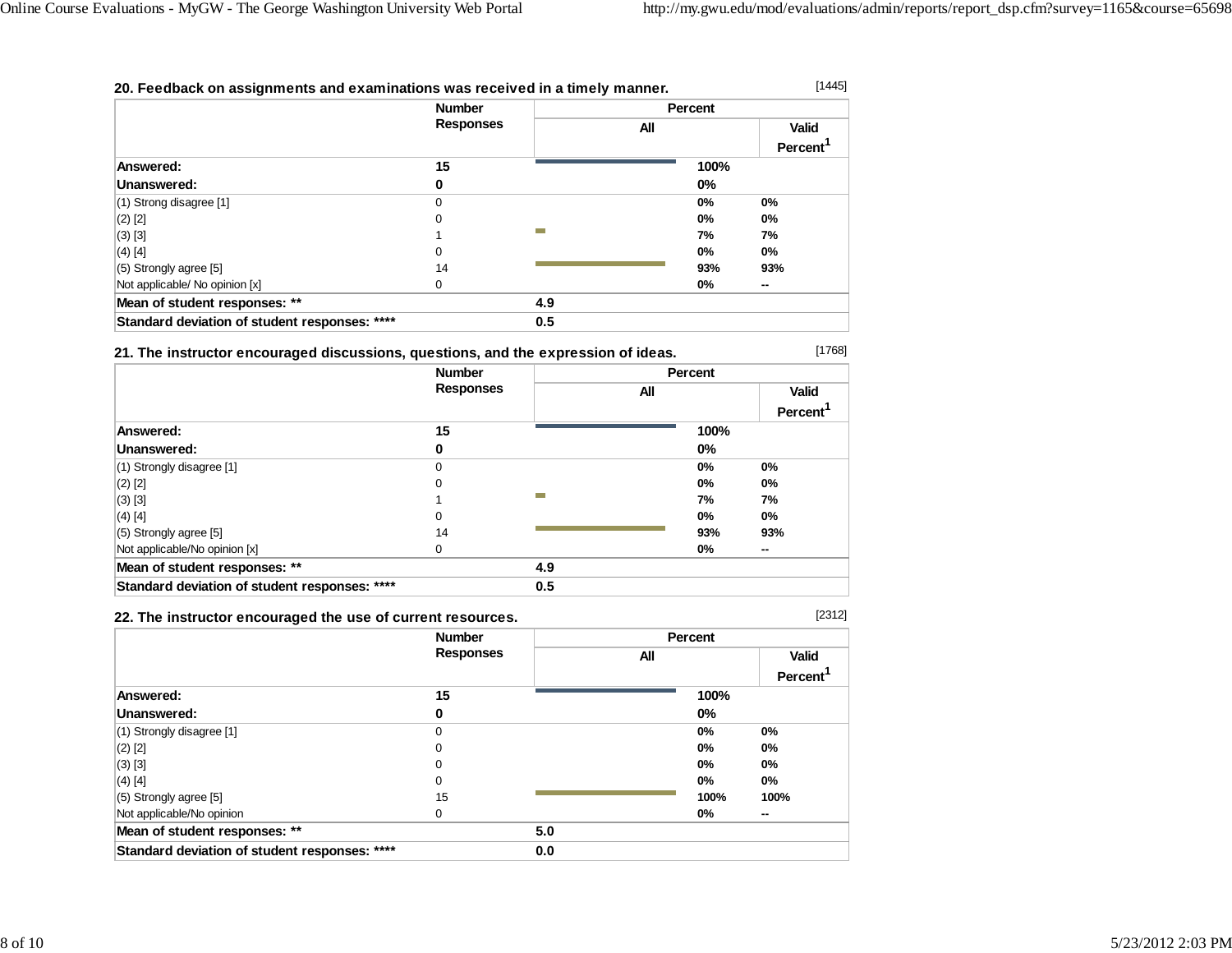#### **23. The instructor used effective instructional strategies.**

[2313]

|                                               | <b>Number</b>    |                  | Percent |              |
|-----------------------------------------------|------------------|------------------|---------|--------------|
|                                               | <b>Responses</b> | All              |         | <b>Valid</b> |
| Answered:                                     | 15               |                  | 100%    | Percent      |
| Unanswered:                                   | 0                |                  | $0\%$   |              |
| $(1)$ Strongly disagree $[1]$                 | 0                |                  | $0\%$   | $0\%$        |
| $(2)$ [2]                                     | 0                |                  | 0%      | $0\%$        |
| $(3)$ [3]                                     |                  | <b>The State</b> | 7%      | 7%           |
| $(4)$ [4]                                     | 2                |                  | 13%     | 13%          |
| $(5)$ Strongly agree [5]                      | 12               |                  | 80%     | 80%          |
| Not applicable/No opinion                     | 0                |                  | 0%      | $\sim$       |
| Mean of student responses: **                 |                  | 4.7              |         |              |
| Standard deviation of student responses: **** |                  | 0.6              |         |              |

[2314] **24. Please describe the most positive aspect(s) of this course. What should stay the same? (If multiple instructors are responsible for implementing this course, identify the instructor by name when applicable).**

**Student 8:** The emergency and disater training was a positive experience and the sreening test assignment was very interesting. **Student 1:** I really learned a lot by performing the program evaluation. I appreciated all the input received from the instructor to ease the workload of this class.

**Student 2:** The material and novel approach. The professor Dr. K. Acquaviva is such a positive force and role model, and is committed to the material!

**Student 3:** I really enjoyed this course overall. It presented topics and made me think in a way I haven't thought in a long while. It challenged me to broaden my mind. I really liked the emergency preparedness module. It was so informative, and so pertinent, and such an easy way to learn the material.

**Student 4:** please see above

**Student 5:** The discussion on healthcare disparities, and project on program development and assessment--learned a lot during both discussions/assignments.

**Student 6:** Workload was manageable and there was adequate time for preparation. Many subject matters were discussed which covered the subject of population health comprehensively.

[2315] **25. Which aspect(s) of the course need(s) the greatest improvement and what recommendations do you have for improvement? (If multiple instructors are responsible for implementing this course, identify the instructor by name when applicable).**

**Student 2:** I am enjoying the ecourse!

**Student 3:** My only suggestion would be to revise the due dates for projects, especially toward the end of the course. To write a paper, turn it in, get feedback, revise, write an additional paper, and turn it all in over the space of one week was a lot of pressure-not just for the students, but for the instructor as well.

**Student 4:** none

**Student 5:** None that I can think of..excellent job!

**Student 6:** no suggestions

**Student 8:** The emergency and disaster training session was helpful, the information provided relevant and useful. Would have been beneficial if instructor provided more guidance on assignments, blackboard unorganized, assignments did not flow, students spoke to one another, there was uncertainty regarding what was expected for many of the assignments.

**Student 1:** I think the texts used were current and were valuable during the course. The instructor was always available. The discussion forums gave different prospective. This was a good class in preparing for a DNP.